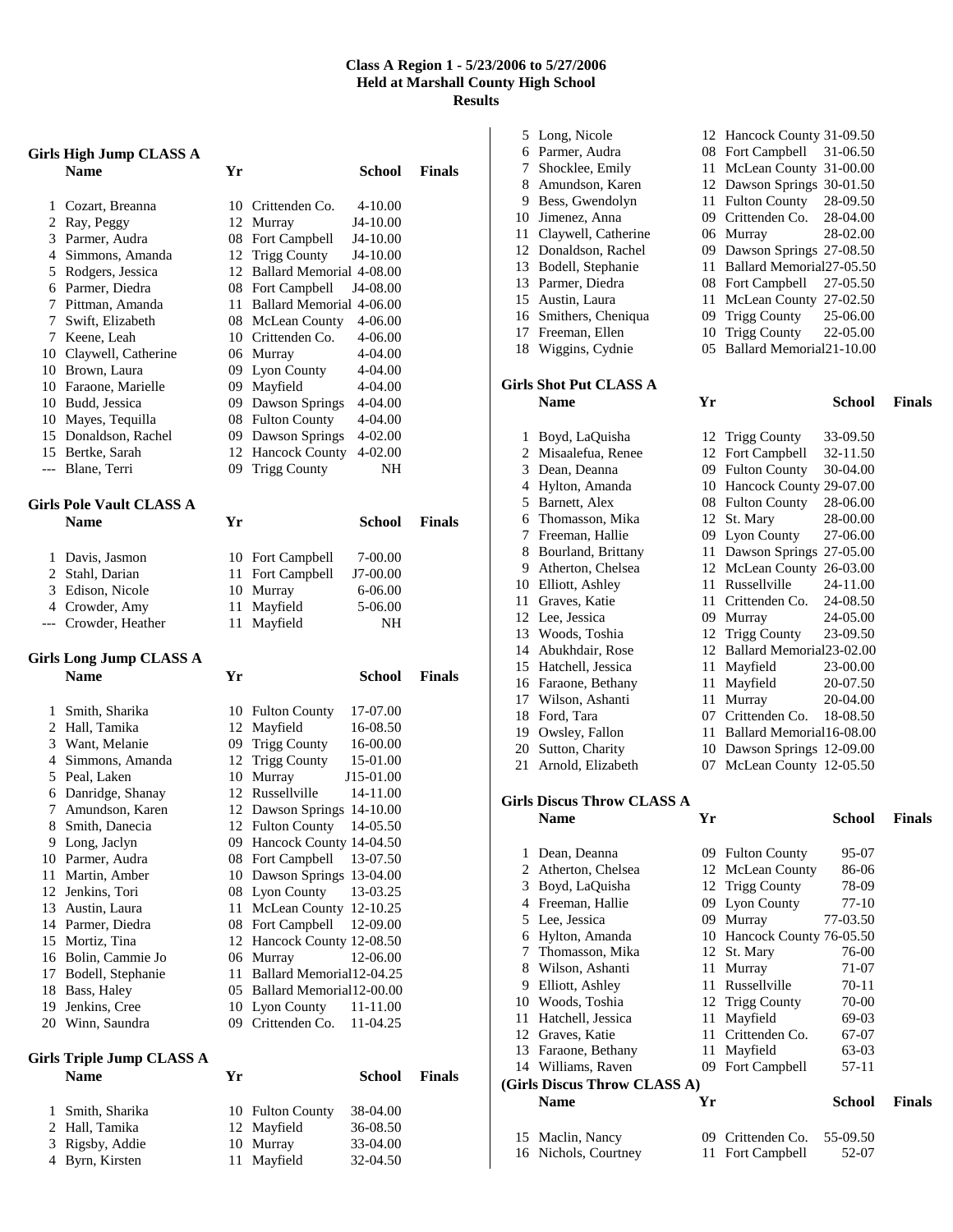#### **Class A Region 1 - 5/23/2006 to 5/27/2006 Held at Marshall County High School Results**

| 17 Luther, Brandi    | 08 Dawson Springs   | 50-11       |
|----------------------|---------------------|-------------|
| 18 Abukhdair, Rose   | 12 Ballard Memorial | $44 - 03$   |
| 19 Weatherly, Megan  | 09 Fulton County    | $43-04$     |
| 20 Arnold, Elizabeth | 07 McLean County    | $42 - 10$   |
| 21 Owsley, Fallon    | 11 Ballard Memorial | $37-09$     |
| --- Hicks, Chrysta   | 07 Dawson Springs   | <b>FOUL</b> |
| --- Daniel, Rochea   | 11 Russellville     | <b>FOUL</b> |

## **Boys 4x400 Meter Relay CLASS A**

|              | <b>Team</b>              | <b>Relay</b>          | <b>Prelims</b>            |   |
|--------------|--------------------------|-----------------------|---------------------------|---|
|              | <b>Preliminaries</b>     |                       |                           |   |
| $\mathbf{1}$ | <b>Trigg County</b>      |                       | 3:35.39                   | Q |
|              | 1) Olin, Jason 10        |                       | 2) Smithers, Stephon 12   |   |
|              | 3) Woodall, Tommy 12     | 4) Acree, Greg 12     |                           |   |
|              | 2 Fort Campbell          |                       | 3:35.52                   | Q |
|              | 1) Spencer, Darius 12    |                       | 2) Thomas, Jerome 12      |   |
|              | 3) Johnson, Taylor 10    |                       | 4) Stallworth, Derrick 11 |   |
| 3            | <b>Ballard Memorial</b>  |                       | 3:36.49                   | Q |
|              | 1) Abernathy, Robert 10  | 2) Orazine, Chris 11  |                           |   |
|              | 3) McDanel, Johnathan 11 | 4) Petalino, Chris 10 |                           |   |
|              | 4 Fulton County          |                       | 3:47.39                   | Q |
|              | 1) Udley, Tony 10        | 2) Dial, Chaz 11      |                           |   |
|              | 3) Moffatt, Ladrekus 10  |                       | 4) Wartemann, Felix 12    |   |
|              | 5 Hancock County         |                       | 3:44.71                   | Q |
|              | 1) Holloway, Lenny 12    | 2) Mittelberg, Ian 09 |                           |   |
|              | 3) French, Brandon 11    | 4) Sharp, Shelby 12   |                           |   |
|              | 6 Murray                 |                       | 3:58.75                   | Q |
|              | 1) Therrell, John 09     | 2) Jackson, Joey 12   |                           |   |
|              | 3) McAllister, Matt 12   | 4) Pierce, Taylor 12  |                           |   |
|              | 7 Russellville           |                       | 3:48.89                   | q |
|              | 1) Woods, Alonzo 10      | 2) Allison, Gentry 11 |                           |   |
|              | 3) Sells, Elijah 12      | 4) Sindorf, Nathan 11 |                           |   |
|              | 8 McLean County          |                       | 3:53.48                   |   |
|              | 1) Daugherty, Seth 11    |                       | 2) Daugherty, Drew 07     |   |
|              | 3) VanCleve, Michael 10  | 4) Whitt, Josh 10     |                           |   |
|              | 9 St. Mary               |                       | 4:07.26                   |   |
|              | 1) Tincher, Kyle 10      | 2) Ball, Patrick 11   |                           |   |
|              | 3) Anderson, Jared 09    | 4) Krimple, Ryan 10   |                           |   |
|              | 10 Lyon County           |                       | 4:15.69                   |   |
|              | 1) Taylor, Michael 08    | 2) Gray, Taylor 08    |                           |   |
|              | 3) Fraliex, Brandon 08   | 4) Gray, Cody 10      |                           |   |
| 11           | Crittenden County        |                       | 4:21.06                   |   |
|              | 1) James, Janson 09      | 2) Keene, Seth 09     |                           |   |
|              | 3) Stone, Woody 08       | 4) Berry, Brian 07    |                           |   |
|              |                          |                       |                           |   |

# **Boys 4x400 Meter Relay CLASS A**

|               | <b>Team</b>             | <b>Relay</b>              | <b>Finals</b> |
|---------------|-------------------------|---------------------------|---------------|
| <b>Finals</b> |                         |                           |               |
|               | 1 Fort Campbell         |                           | 3:32.35       |
|               | 1) Spencer, Darius 12   | 2) Thomas, Jerome 12      |               |
|               | 3) Johnson, Taylor 10   | 4) Stallworth, Derrick 11 |               |
|               | 2 Trigg County          |                           | 3:40.23       |
|               | 1) Olin, Jason 10       | 2) Woodall, Tommy 12      |               |
|               | 3) Smithers, Stephon 12 | 4) Alexander, Jalik 08    |               |
|               | 3 Fulton County         |                           | 3:42.87       |
|               | 1) Udley, Tony 10       | 2) Moffatt, Ladrekus 10   |               |
|               | 3) Wartemann, Felix 12  | 4) Dial, Chaz 11          |               |
|               | 4 Hancock County        |                           | 3:43.03       |
|               | 1) Holloway, Lenny 12   | 2) Mittelberg, Ian 09     |               |
|               | 3) French, Brandon 11   | 4) Sharp, Shelby 12       |               |
|               | 5 Ballard Memorial      |                           | 3:44.09       |

|          | 1) Abernathy, Robert 10<br>3) Orazine, Chris 11 |          | 2) McDanel, Johnathan 11<br>4) Petalino, Chris 10 |               |               |
|----------|-------------------------------------------------|----------|---------------------------------------------------|---------------|---------------|
|          | 6 Russellville                                  |          |                                                   | 3:50.81       |               |
|          | 1) Allison, Gentry 11                           |          | 2) Cage, Kenton 11                                |               |               |
|          | 3) Sells, Elijah 12<br>7 Murray                 |          | 4) Sindorf, Nathan 11                             | 3:52.58       |               |
|          | 1) McAllister, Matt 12                          |          | 2) Miller, Ryan 08                                |               |               |
|          | 3) Pierce, Taylor 12                            |          | 4) Jones, Aaron 09                                |               |               |
|          |                                                 |          |                                                   |               |               |
|          | Boys High Jump CLASS A                          |          |                                                   |               |               |
|          | <b>Name</b>                                     | Yr       |                                                   | School        | <b>Finals</b> |
| 1        | Cage, Kenton                                    | 11       | Russellville                                      | 6-04.00       |               |
| 2        | Jones, Jeremy                                   |          | 12 Trigg County                                   | 6-02.00       |               |
|          | 3 Phillips, Bryson                              |          | 10 McLean County                                  | $6 - 00.00$   |               |
|          | 4 Robinson, Jesse                               |          | 11 Dawson Springs                                 | 5-10.00       |               |
|          | 4 Croft, CJ                                     |          | 10 Fort Campbell                                  | 5-10.00       |               |
|          | 6 Parker, Joshua                                | 12       | Fort Campbell                                     | 5-08.00       |               |
| 7        | Smithers, Stephon                               | 12       | <b>Trigg County</b>                               | J5-08.00      |               |
|          | 8 Roberson, Jonathan                            | 11       | <b>Fulton County</b>                              | 5-06.00       |               |
| 9        | Benton, Joe                                     |          | 12 Murray                                         | 5-04.00       |               |
|          | 9 VanCleve, Michael                             |          | 10 McLean County                                  | 5-04.00       |               |
| 11       | Crabtree, Bobby                                 |          | 08 Ballard Memorial 5-00.00                       |               |               |
| 11       | Therrell, John                                  |          | 09 Murray                                         | 5-00.00       |               |
| 11       | Stone, Woody                                    |          | 08 Crittenden Co.                                 | 5-00.00       |               |
| 11       | Baker, Mason                                    |          | 10 Crittenden Co.                                 | 5-00.00       |               |
| $---$    | Shepherd, Cody                                  |          | 09 Hancock County                                 | NH            |               |
|          | --- Tindle, Davey                               |          | 09 Hancock County                                 | NH            |               |
|          |                                                 |          |                                                   |               |               |
|          | <b>Boys Pole Vault CLASS A</b>                  |          |                                                   |               |               |
|          | <b>Name</b>                                     | Yr       |                                                   | <b>School</b> | <b>Finals</b> |
|          |                                                 |          |                                                   |               |               |
|          |                                                 |          |                                                   |               |               |
| 1        | Storms, Zack                                    |          | 09 Trigg County                                   | 9-00.00       |               |
|          | 2 Therrell, John                                |          | 09 Murray                                         | 7-00.00       |               |
|          | 3 Broeker, Chris                                |          | 08 Fort Campbell                                  | J7-00.00      |               |
|          | 4 Clark, Garrett                                | 09       | <b>Trigg County</b>                               | J7-00.00      |               |
| $---$    | Hagar, Trevor                                   | 11       | Fort Campbell                                     | NH            |               |
|          | --- Costello, Charles                           | 12       | Murray                                            | NΗ            |               |
|          |                                                 |          |                                                   |               |               |
|          | Boys Long Jump CLASS A                          |          |                                                   |               |               |
|          | <b>Name</b>                                     | Yr       |                                                   | <b>School</b> | <b>Finals</b> |
| 1        | Jones, Jeremy                                   | 12       | <b>Trigg County</b>                               | 22-02.00      |               |
| 2        | Mayes, Scott                                    | 10       |                                                   | 21-01.50      |               |
| 3        |                                                 | 12       | <b>Trigg County</b>                               |               |               |
|          | Sharp, Shelby<br>4 Parker, Joshua               | 12       | Hancock County 20-11.00<br>Fort Campbell          | 20-08.75      |               |
| 5        |                                                 | 11       | Russellville                                      | 19-10.00      |               |
| 6        | Cage, Kenton<br>Dial, Chaz                      | 11       |                                                   | 19-08.00      |               |
| 7        | Brown, Fred                                     | 12       | <b>Fulton County</b><br>Mayfield                  | 19-02.00      |               |
|          |                                                 | 11       | Ballard Memorial18-06.50                          |               |               |
|          | 8 McDanel, Johnathan                            |          |                                                   |               |               |
|          | (Boys Long Jump CLASS A)<br><b>Name</b>         | Yr       |                                                   | <b>School</b> | <b>Finals</b> |
|          |                                                 |          |                                                   |               |               |
| 9        | Perdue, Timmy                                   | 08       | Lyon County                                       | 18-04.50      |               |
| 10       | Robinson, Jesse                                 | 11       | Dawson Springs                                    | 18-03.50      |               |
| 11       | Croft, CJ                                       | 10       | Fort Campbell                                     | 18-00.25      |               |
| 12       | Humphrey, Raymond                               | 10       | McLean County 17-07.50                            |               |               |
| 13       | Gaston, Antoine                                 | 11       | <b>Fulton County</b>                              | 17-06.50      |               |
| 14       | Muskin, Donny                                   | 12       | Hancock County 17-06.00                           |               |               |
| 14       | Benton, Joe                                     |          | 12 Murray                                         | 17-06.00      |               |
| 16<br>17 | Galloway, Frankie<br>Thomasson, Paul            | 11<br>10 | Dawson Springs 16-06.50<br>St. Mary               | 16-05.50      |               |